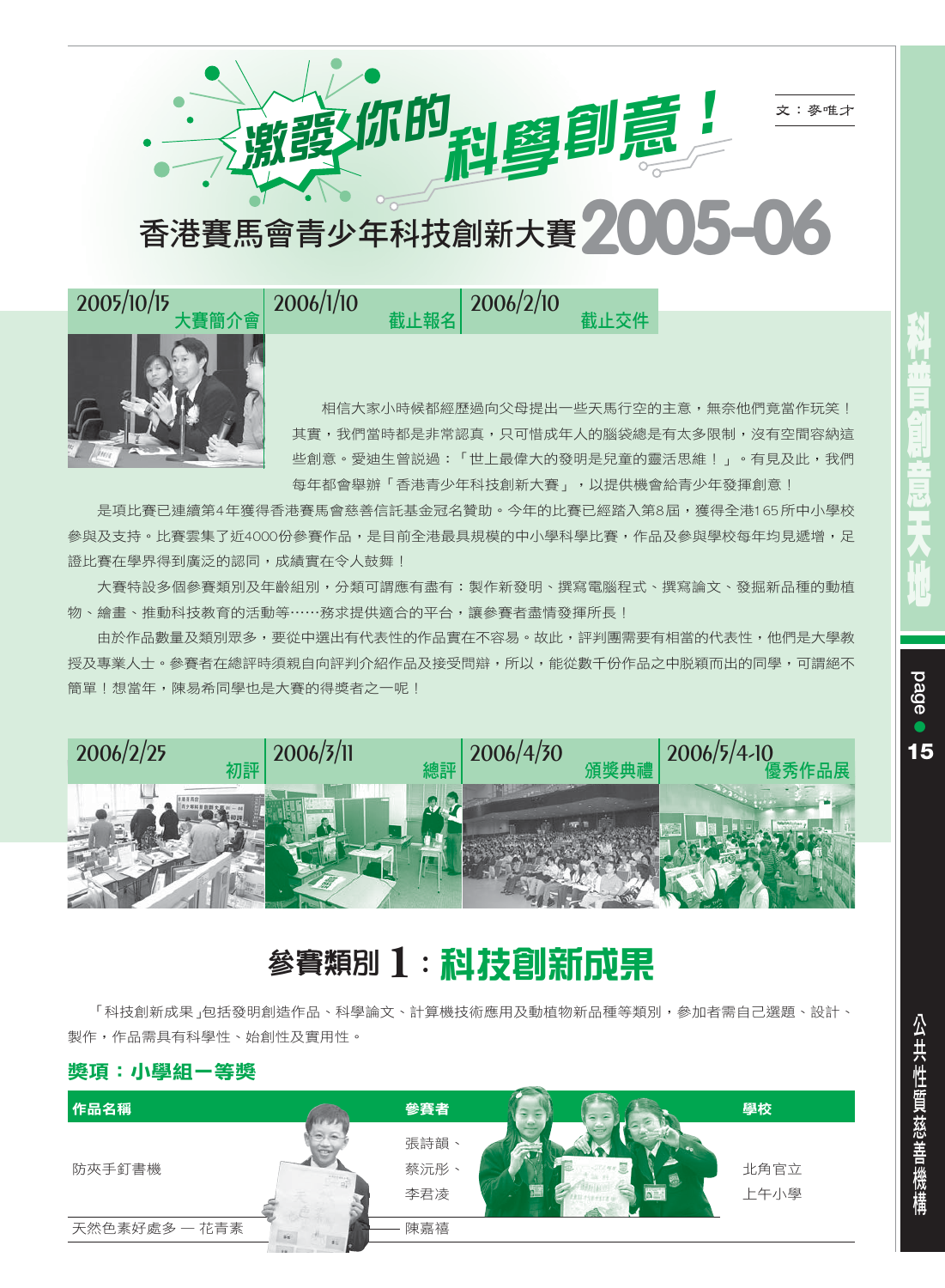| 作品名稱      | 參賽者         | 學校         |
|-----------|-------------|------------|
| 吹氣保暖衣     | 劉家瑛         |            |
|           | 鄭瑜婷、        | 順德聯誼       |
| 正多邊形面積面面睇 | 吳海敏、        | 總會翁祐中學     |
|           | 杜永琴         |            |
| 獎項:高中組一等獎 |             |            |
| 作品名稱      | 參賽者         | 學校         |
| 藍芽小Q ––   | 郭以樂、        |            |
| 失明人士家居引路器 | 劉嘉怡         | 順德聯誼總會翁祐中學 |
|           |             |            |
| 富「甲」天下    | 林曉汶、李慧妍、鍾加敏 | 聖保祿學校      |

### 獎項:個人創作大獎

| 組別 | 作品名稱  | 參賽者 | 學校         |  |
|----|-------|-----|------------|--|
| 小學 | 鋁窗救星  | 文傲妍 | 大埔舊墟公立學校   |  |
| 中學 | 吹氣保暖衣 | 劉家瑛 | 順德聯誼總會翁祐中學 |  |

| 參賽類別 2:<br>科學幻想畫 |           |     | 「科學幻想畫」是14歲或以下的中小學生參與的項目,旨在讓青少年在畫紙<br>上自由描繪出科技發明的新藍圖,培養他們從小學會手、腦並用,發揮科學想像 |  |
|------------------|-----------|-----|---------------------------------------------------------------------------|--|
|                  |           |     | 力和創新意識,倡導科技與藝術的融會交流。                                                      |  |
|                  | 獎項:小學組一等獎 |     |                                                                           |  |
|                  | 作品名稱      | 參賽者 | 壆校                                                                        |  |
|                  | ・雀・石・陸大觀園 | 楊明珠 | 佛教榮茵學校(上午                                                                 |  |

## 参賽類別3:科技實踐活動

海洋醫生

獎項:中學組一等獎

「科技實踐活動」是指中、小學校進行的青少年科技教育活動,大會藉設立此獎項鼓勵及嘉許積極推動科技教育的學 校。這些優秀活動須有明確的選題目的、完整的實施過程及原始材料、明確的實施結果以及實際的收穫和體會,有真實性、 示範性、教育性及完整性。透過多元化活動,推動青少年科技活動的普及;讓他們學習科技知識、科學方法及思想,培養 科學精神——從而對香港教育、生產、經濟和科學文化等方面的發展有一定的意義。

黃凱怡

聖母玫瑰書院

#### 獎項:一等獎